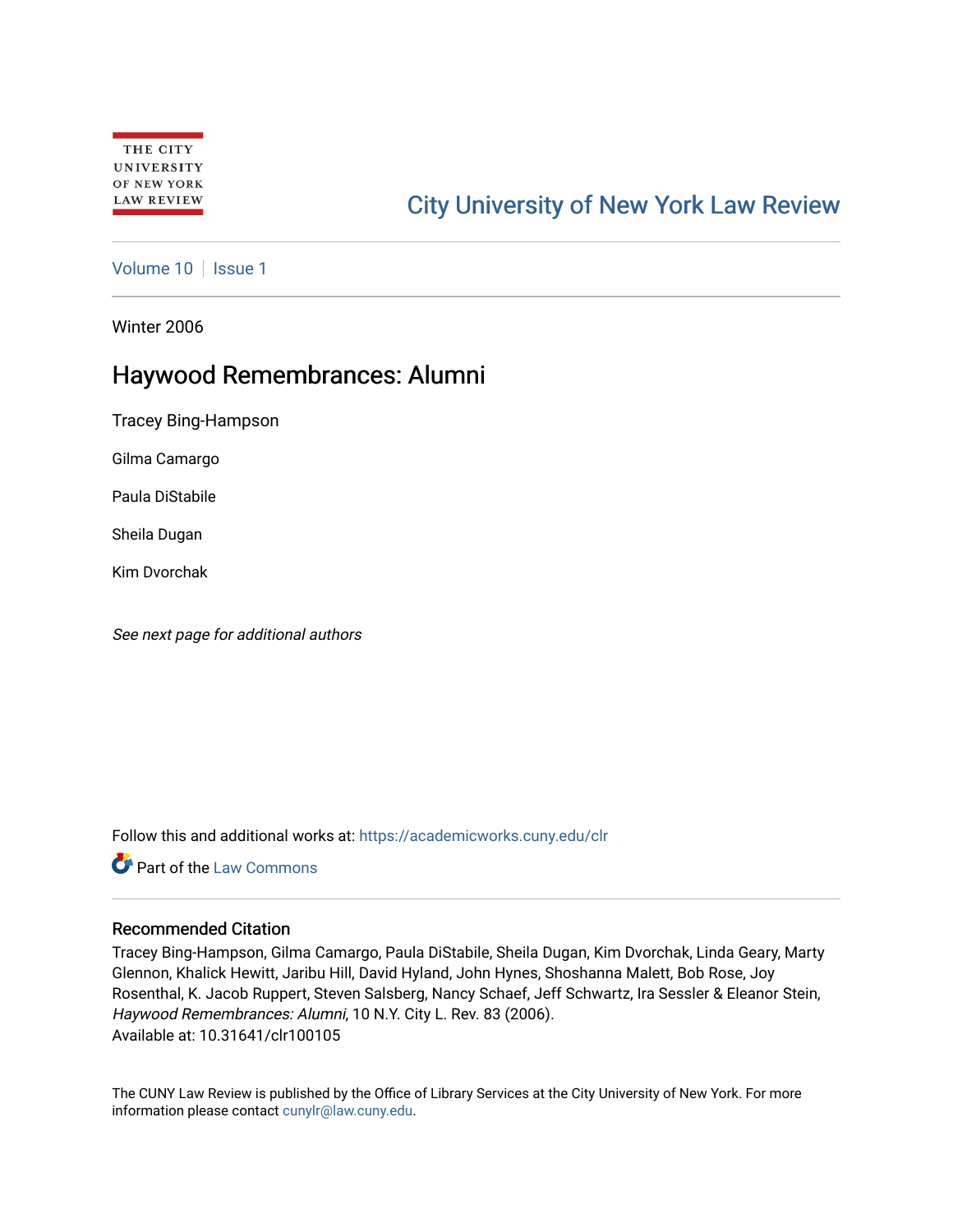## Haywood Remembrances: Alumni

### Authors

Tracey Bing-Hampson, Gilma Camargo, Paula DiStabile, Sheila Dugan, Kim Dvorchak, Linda Geary, Marty Glennon, Khalick Hewitt, Jaribu Hill, David Hyland, John Hynes, Shoshanna Malett, Bob Rose, Joy Rosenthal, K. Jacob Ruppert, Steven Salsberg, Nancy Schaef, Jeff Schwartz, Ira Sessler, and Eleanor Stein

This article is available in City University of New York Law Review: <https://academicworks.cuny.edu/clr/vol10/iss1/6>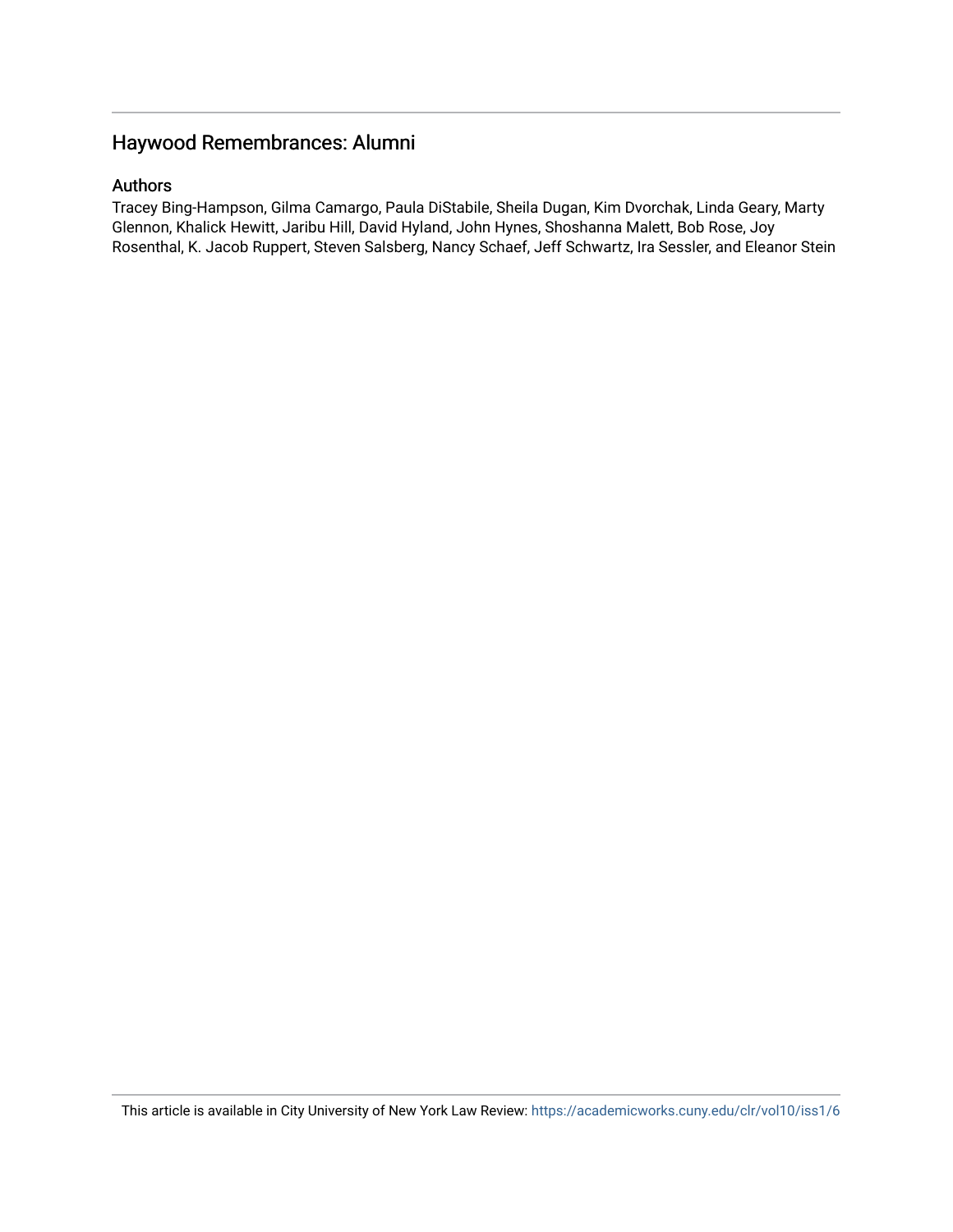### **HAYWOOD REMEMBRANCES: ALUMNI**

I met Haywood in September 1993. As the Dean of the Law School, he welcomed me with his warm smile. He walked throughout the building asking everyone, "How are you?" and "Is everything ok?" Although he was always busy, when he stopped to talk to you, you were his only concern. He lived in the moment; always present.

Haywood loved children, and I am blessed to have a photo of him holding my daughter, who was about nine months old at the time. He applauded me for being a wife, mother, and student.

He was a phenomenal professor. I dropped my Wills class to take Race and the Law. It was amazing to watch him bring out the best in everyone in class. He invited the class to his home in New Rochelle.

We discussed fellowships and careers throughout our three years of law school, and he wrote a thoughtful two-page letter of recommendation on my behalf. I still have a copy.

Haywood loved to dance. He and Jennifer were at the National Lawyers Guild New York City Chapter dinner; he had on his blue suede shoes, and they "cut a rug."

Haywood made you feel like someone special with something to offer the world. I wasn't worried about passing the bar. I was focused on continuing the tradition of excellence he demonstrated on a daily basis. He was a hero, mentor, educator, and friend. He inspired me to be a voice for the voiceless. Thank you, Haywood!

-Tracey *Bing-Hampson (1996)*

I met Haywood at law school orientation. At the beginning of classes, he invited the whole class to a reception at his home. By then, he knew all of our names and something about each student.

Haywood's open-door policy allowed me to frequently visit his office and consult about student events and movement activities. He often offered to give me car rides into the city, which provided me with the opportunity to talk more with him.

He once tried to persuade me to become a candidate for U.S. Congress, and I reminded him that I was committed to Latin America. He did not give up easily.

When the invasion of Panama took place, Haywood encouraged my trip home with the National Lawyers Guild on a fact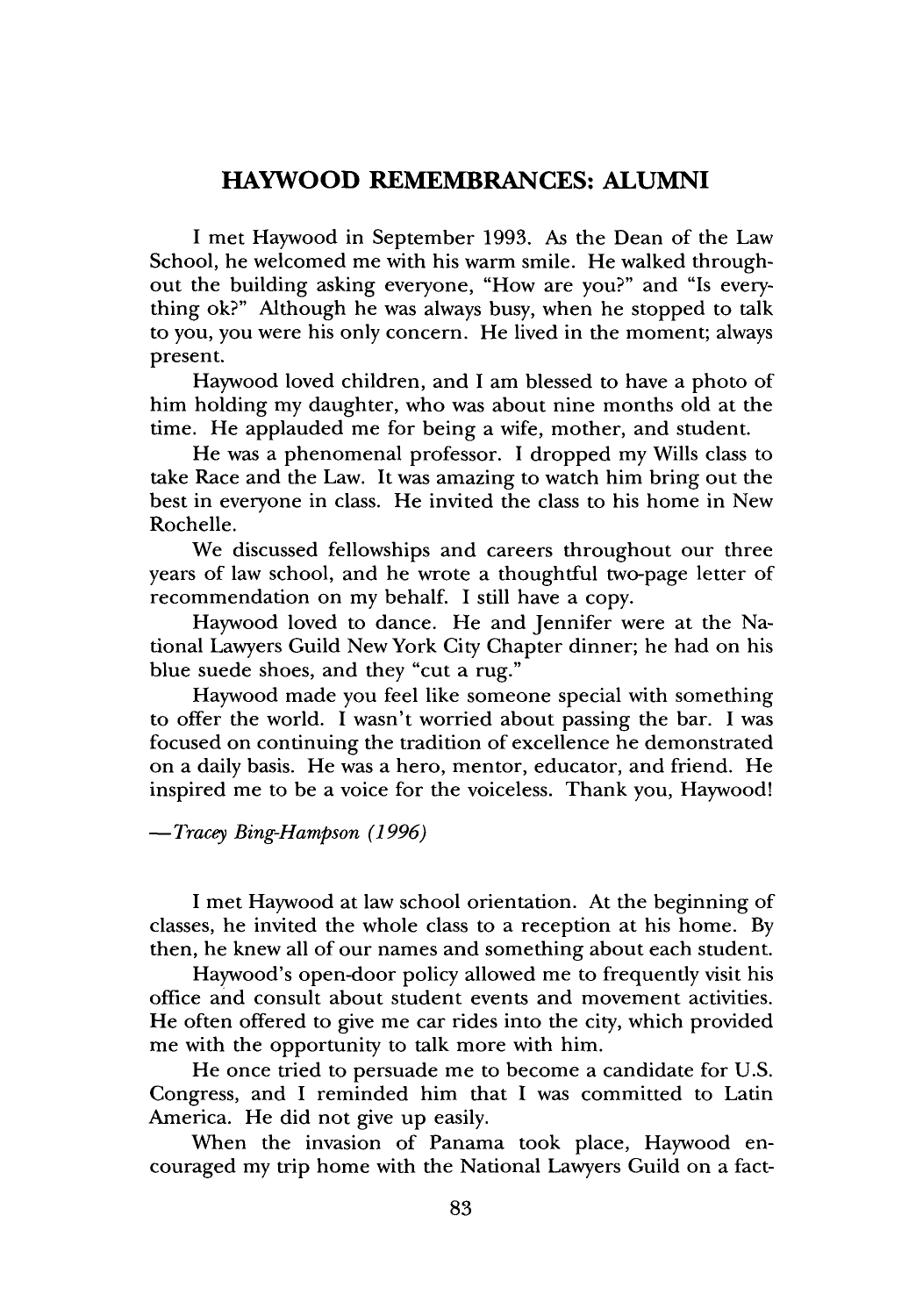finding mission. He knew about my history of persecution under the dictatorship, and he showed concern for my safety and family.

The last time I saw Haywood, I was already working at the Center for Constitutional Rights and was very much involved with international human rights and civil rights cases. Haywood was excited about his trip to South Africa. We spoke while I walked with him to the conference room. Before going into the meeting he said to me, "Gilma, I am very proud of you." I gave him a hug and said thanks. I never forgot that moment—that was the last time I saw Haywood. I think of him often, miss him greatly, and above all, I try not to disappoint him.

*-Gilma Camargo, 1991*

Seriously considering an application to CUNY Law School, I had my first encounter with an LSAT prep book about three weeks after the birth of my son, just about the same time I had my first encounter with Jennifer Dohrn during a postpartum visit. That the nurse midwife, who radiated serenity, compassion, and intelligence in her practice, happened to be married to Haywood Burns was an interesting coincidence. Months later, Haywood was roaming the halls of CUNY as we scurried from task to task on the first day of orientation, feeling intimidated and uncertain. As he did with many of my new classmates, Haywood stopped me in the hall to say hello, extended his hand, and warmly asked how I was doing, radiating an uncommon but familiar serenity, compassion, and intelligence. Haywood assured me that I would be as well taken care of at CUNY Law as I had been by Jennifer. He welcomed us into law school, into the CUNY Law family, and even into his home. He brought into this world and nurtured a very special cohort of attorneys, and his serenity, compassion, and intelligence burn as brightly now as they did on my first day of law school.

*-Paula DiStabile, 1991*

Our class had already graduated before Haywood came on board. But I recall the warmth I felt toward him at every reunion I attended. He was a treasure, and he is still missed!

*-Sheila Dugan, 1987*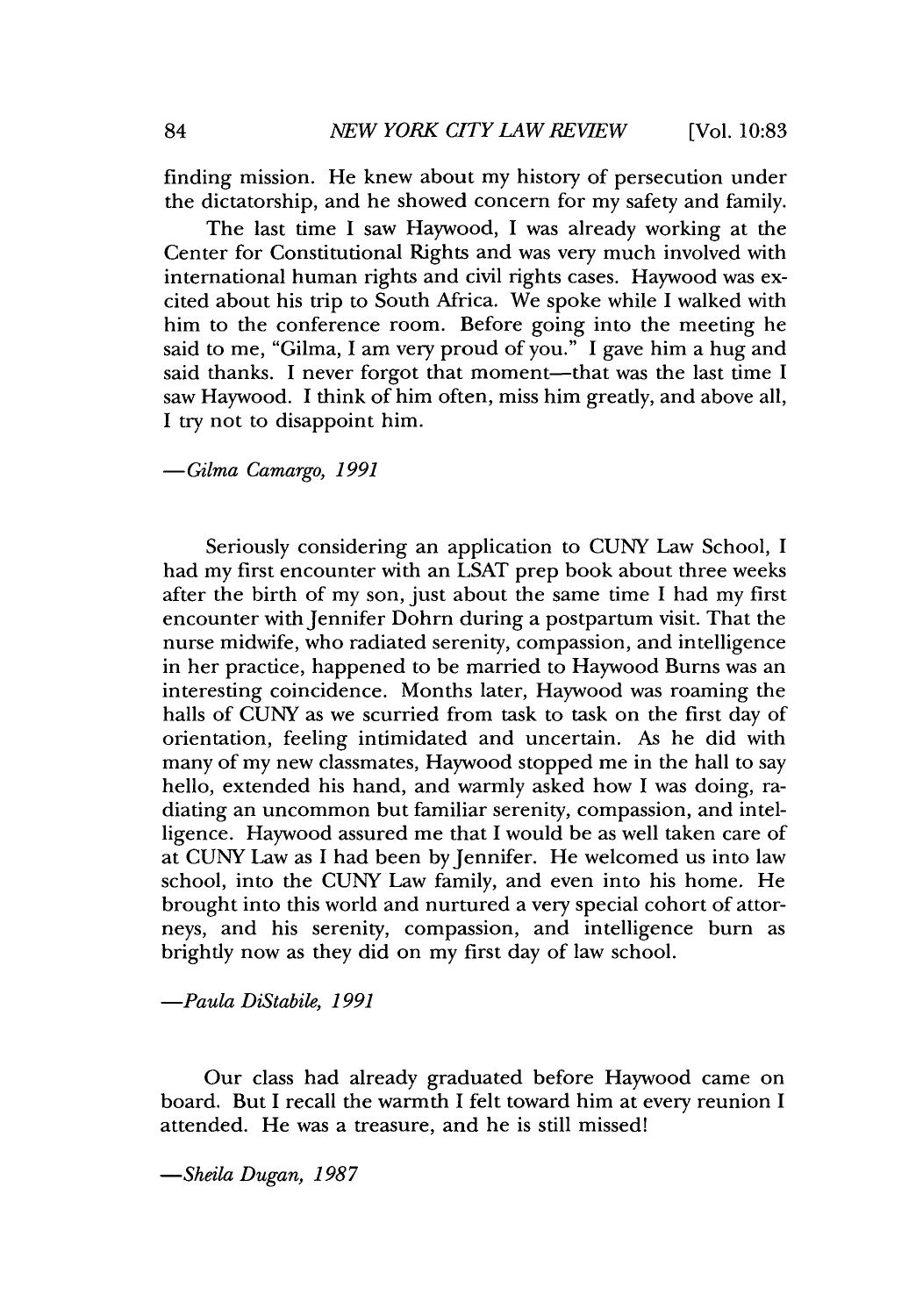To me, Haywood Burns is synonymous with CUNY Law School. He embodied everything CUNY stands for-advocacy, activism, altruism, and so much more. Haywood inspired me and countless others to follow his example by developing first-rate legal skills so that we could use the law in the service of poor and oppressed people. He has a place in history among the ranks of the truly great activist lawyers, and I feel so fortunate to have shared a few incredible years with him at CUNY. And he was so much fun! I will never forget Haywood's warm and welcoming presence, his wonderful smile, and the way he took to the dance floor at a school party. Haywood: A Rockin' Revolutionary.

#### *-Kim Dvorchak, 1995*

Haywood memorably spoke to the incoming freshman Class of 1990 and said, "At most law schools, they say to the incoming class, 'Look to your left; look to your right; and one of you will not be here next year.' Here we will do everything possible to have each of you here next year and at graduation." I thought that spoke volumes toward the philosophy of CUNY Law and Haywood's character. As time went on, the Class of 1990 hit some rough spots. Haywood's thoughtfulness toward resolving of our problems, however, make him one of my best memories of CUNY Law.

Shanara Gilbert was my third-year House Counselor. I admired Shanara for her even temper and skills as a lawyer. When I heard Haywood and Shanara were killed, I was in the middle of a trial in the Bronx. As it turned out, the judge was good friend of Haywood, and I learned of their deaths when she called a recess for the day. It is difficult in life to maintain vision and principles. I have a picture of Haywood in my office to remind me of someone who did just that.

#### *-Linda Geary, 1990*

I saw a picture in a newspaper of this middle-aged guy with wild hair playing basketball with some younger-looking adults. The caption said he was the dean of a very unique public law school in New York City, and he was playing in the annual faculty-studentalumni basketball game. I was drawn in! I hadn't played basketball since high school, but if the dean of the law school was playing  $\dots$ .

During my third year, I interviewed with the Federal Public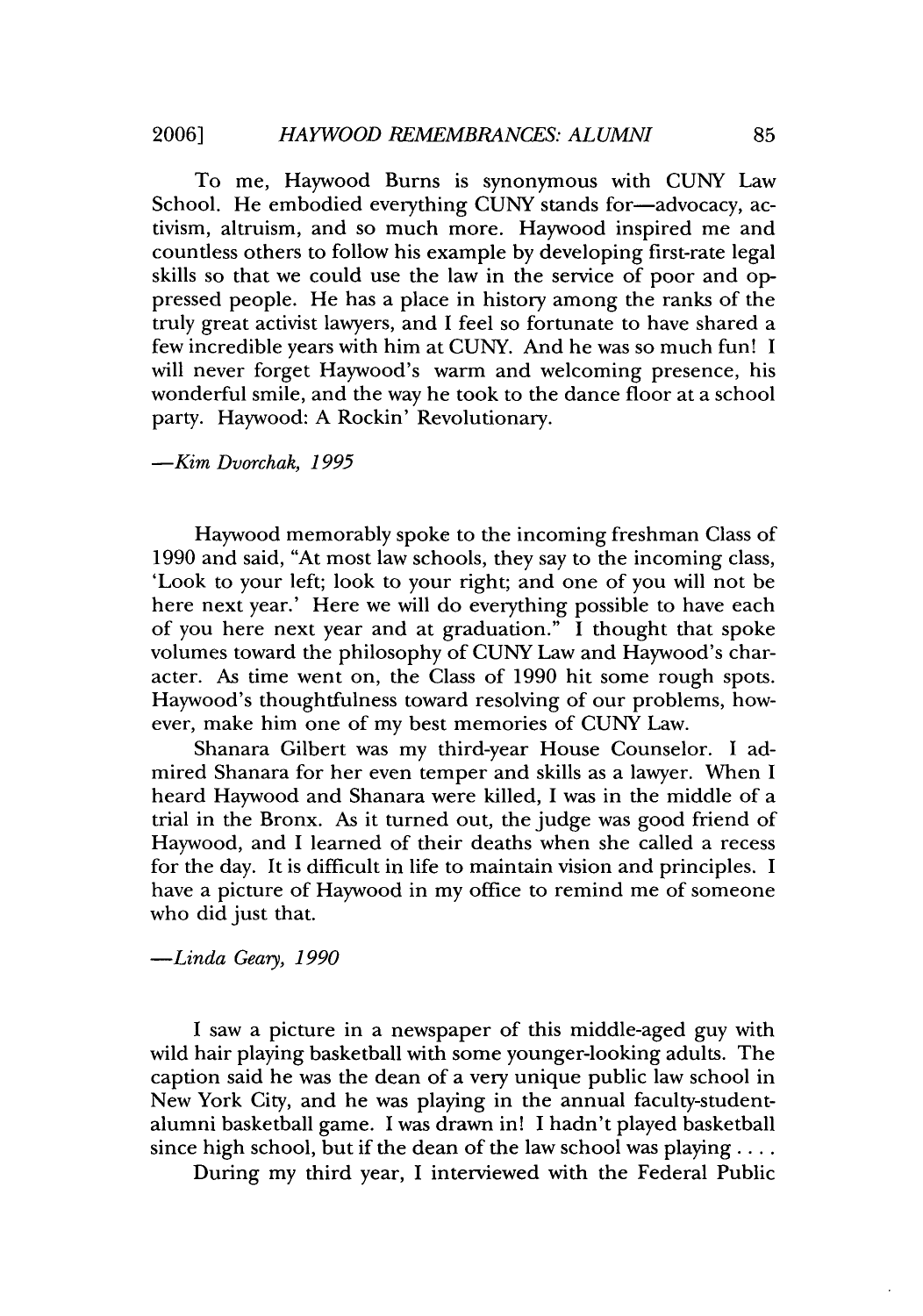Defender in San Diego, California. Despite my excellent clinical experience with Shanara Gilbert and Soffiya Elijah in the Criminal Defense Clinic, I didn't immediately get a job offer. Haywood called the Public Defender on my behalf; the offer followed shortly. That was the beginning of my professional career in criminal defense of the indigent accused, more than twelve years ago.

To say that I am forever in Haywood Burns' debt would be an understatement. Even cooler than his basketball playing or his hooking me up with my first public defender job, however, was his enthusiastic participation in the Electric Slide at those silly little dances at CUNY Law. Nothing but a smile comes across my face when I remember Haywood Burns!!!

#### *-Marty Glennon, 1994*

I first met Haywood Burns when my law society at Brooklyn College was seeking a speaker for our law day. My advisor told me that the society was having difficulty getting this Black law professor from the Urban Legal Studies at City College to do it. Since the professor was extremely busy, I called the program and made an appointment.

When I met Haywood Burns I explained my law society's dilemma: We had never had a Black law professor speak at our law day (this was 1978 or 1979). Haywood accepted the invitation, and I asked him about his transportation costs. He answered, "No costs. I am taking the train to Brooklyn." Then he said to me, "By the way, we have a law program here at City; maybe you might be interested." He explained what the Urban Legal Studies Program was about and asked me if I had any lawyers in my family. I said that my cousin had a private practice in Canada. Haywood asked his name, and I was shocked when he said, "He is a friend of mine." So I told him that I would think about the program.

Haywood was a sensation at my law day event; the law students loved him and his lecture. I was impressed that Haywood Burns, being so popular, was such a simple person. He actually took the train to my college. He made time for the event because he felt it was important for the students to have a Black law professor speak. Needless to say, I transferred from Brooklyn College to the Urban Legal Studies Program, even though I had to give up one year of credits to do so.

At City College, Haywood was always helpful to the students in the program, even when we disagreed with him politically. After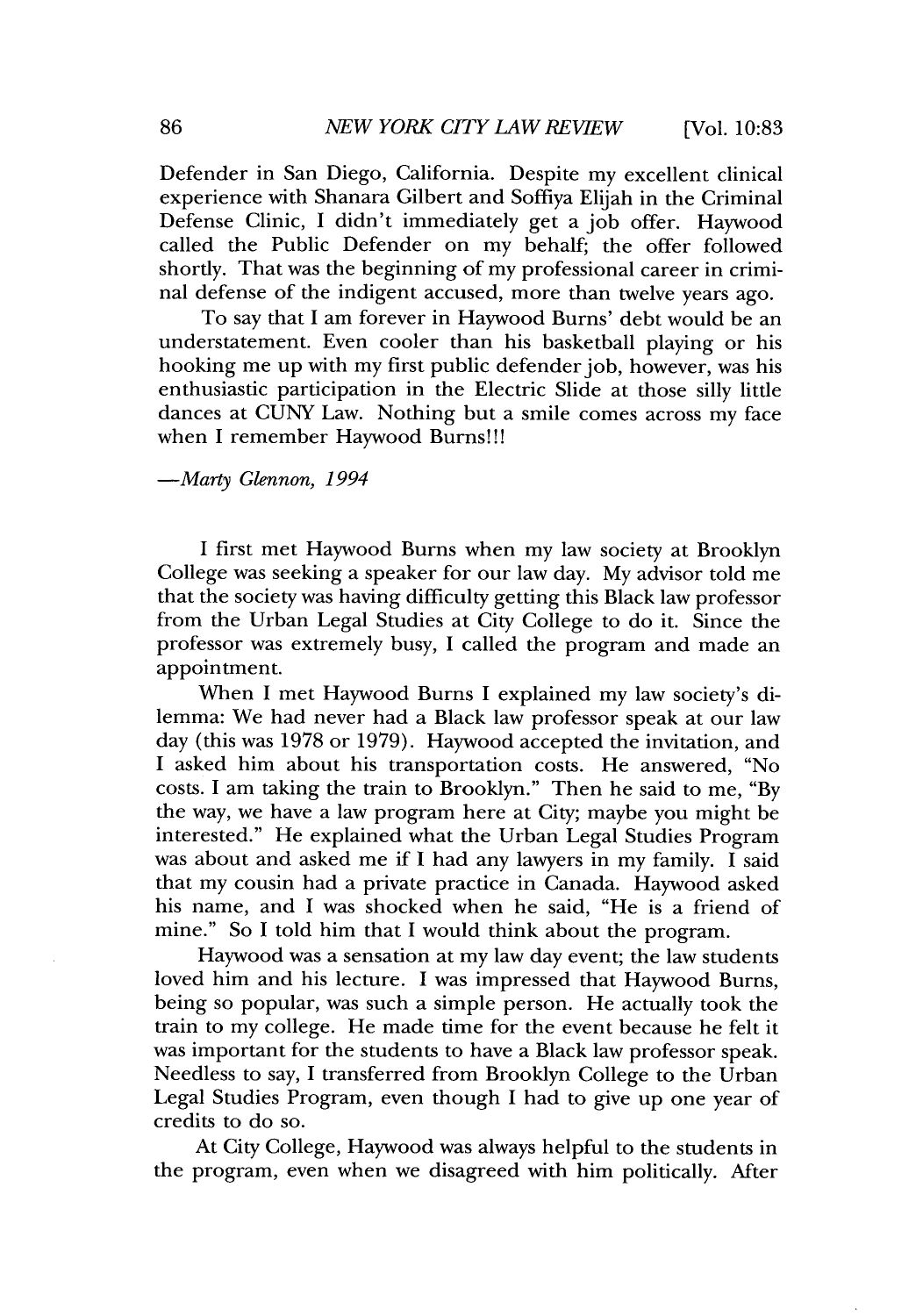City College, I applied to CUNY Law School and was accepted. When our Dean Charlie [Charles Halpern] left, I contacted Haywood to find out if he would apply for the deanship. He asked to meet the students first. I, Bob Zuss, Susan Sangree, and others arranged to have Haywood speak, and again the students loved him. Haywood was accepted and became the first African-American dean of a New York law school.

The legal world lost a scholar, humanist, and leader; but I lost a friend.

*-Khalick Hewitt, 1986*

#### YOU CAN'T SEE IT, IT'S ELECTRIC!

In fairness to all the stories that will be told to honor this Prince of a Man, I will not even begin to tell one fraction of the inspiring moments that come to mind when I think of my mentor, teacher, brother, and, above all, friend, Haywood Burns. There really are "fellow travelers," who meet the world head-on and dare to make it a better place. They engage in discussions, make plans, keep promises, and pass on the gifts of courage and commitment. They walk arm-in-arm in times of battle against the tyrants and false rulers. They chant, sing, stomp, and slide toward the fall of a status quo that is anti-people and hostile to historical truths. I see Haywood as I have always seen him, walking-no, running-toward justice. I see him even now defying prison walls and putting a human face on the suffering of imprisoned African-American men in Attica, who were stripped of their dignity and brutalized under the "color of law." I see him zealously advocating in courts of white supremacy. I see him in South Africa, taking final breaths in preparation for his everlasting journey.

For those of us who grapple with the question of whether there is a higher power-a force, a God, deity, or Supreme Being-even we skeptics must put Haywood down as the exception to our guarded views. We must at least entertain the possibility that perhaps there really are saints or angels who walk among us. Surely, in the realm of legalese, Haywood must be regarded as the statutory "will," not the "should;" the "and," not the "or." Haywood was deliberately genuine in his righteous optimism. Many times, we were privileged to see him bring together those who might not have otherwise sat in same room. Under Haywood's guiding, sup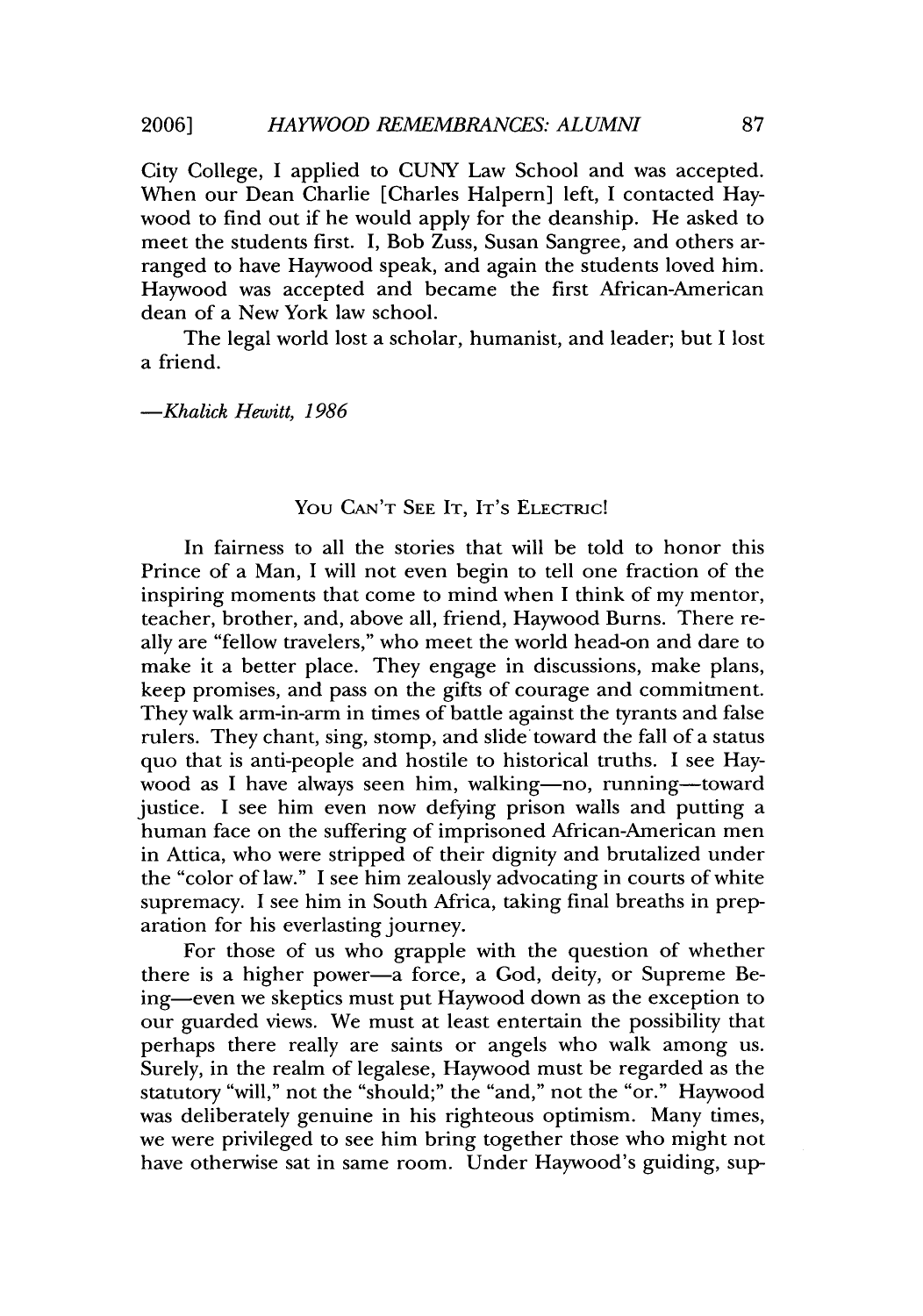portive, never-controlling hand, leaders were born and movements were built.

After several years of not seeing Haywood, I caught up with him at a fundraiser for one of the Panther 21. I performed with my band; Haywood, who had many lives, read some of his powerful poetry. I saw Haywood as he was leaving, and we exchanged a huge bear hug. I told him I planned to go to law school. He looked at me in a puzzled and somewhat parental way and said, "Why aren't you coming to my school?" Ever the rebellious child, I said, "I'm more than forty years old and this is my fifth career. I cannot go to an unaccredited law school. I need ajob when I graduate and am competing with twenty-year-olds." Haywood looked at me and said, "We will be fully accredited; just come and check it out." I did and the rest is, of course, history. As usual, he was right: CUNY was where I needed to be.

Lest I continue to confuse the readership about the meaning of the title of this tribute to my friend, Haywood was the best dancer and he could really do one of my favorite line dances—the Electric Slide. So, this is to you Haywood, from one dancing poet to another:

*Electric slidin' into poehy, fire words Claimin' verse; justice chants Electric slidin' where everyone could join in Even if they didn't know the steps I met up with you after years of toiling in Separate/together places I met you after years of toiling in Separate/together places You, always lookin' out for me And other rebel-rousers I see you dancing round and round with Our loved ones, Kianga,* \* *Luis, Bruce, Vicki Gray and Fannie And the many thousands gone*

Slide on. We'll meet you on the victory dance floor!!!

**\*** *Kianga was my beloved youngest daughter. She passed away after a sudden illness on February 6, 1997.*

*-Jaribu Hill, 1995*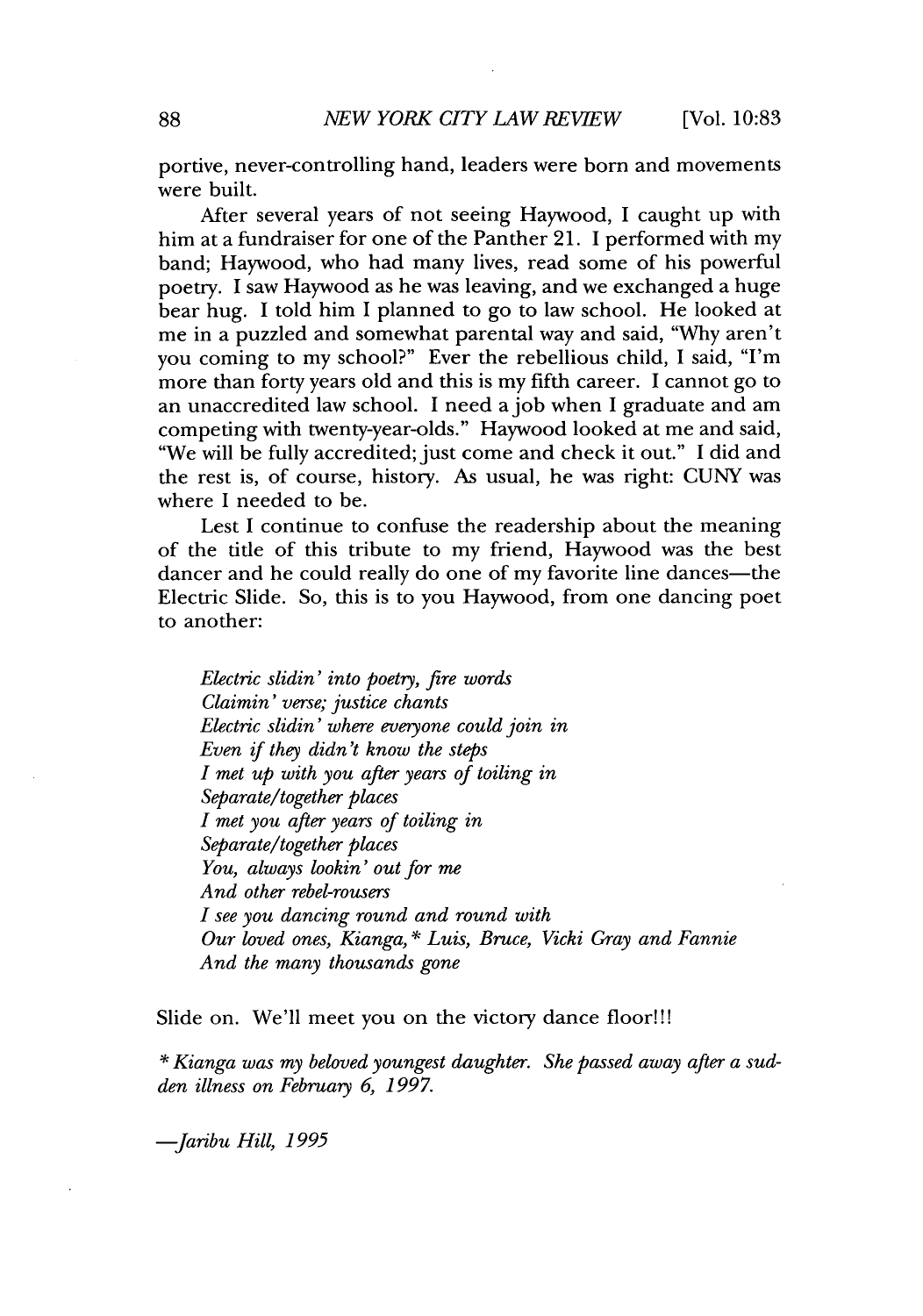I will never forget how much Haywood treated us like his family. I didn't realize just how much he cared about us as individuals until the night in 1992 when he and his wife Jennifer showed up at a Village club to watch my then-boyfriend perform. I think I mentioned the date and place in passing during a student/faculty event weeks before; he actually remembered. Haywood and Jennifer stayed for the whole set, and when I tried to thank him for coming, I'll never forget what he said: "This is part of your life. Of course I wanted to come."

Haywood will always be one of my heroes as a lawyer, but, more importantly, as a wonderful human being.

*-David Hyland, 1993*

I was a student in Professor Burns' final Constitutional Law class. We were discussing the examination details one day, and I asked him what would constitute a failing grade. Professor Burns, a supporter of the pass-fail grading system, said, in good humor, "Please don't use the F-word in my class."

Haywood Burns was, in the words of a classmate, a man with bragging rights, but he never bragged. A colleague said of Haywood that his convictions were not the flavor of the month-he was a man of unyielding basic principles.

Perhaps the Rev. Calvin Butts said it best at Haywood's funeral when he told the story of Job, whose enemies were saying terrible things about him. Job said to God, "What am I going to do, the whole world believes these lies—even my wife! Who is going to defend me?"

God answered without a second thought: "Haywood."

*-John Hynes, 1998*

I remember Haywood as having an incredible memory and being incredibly personable. My "Haywood memory moment" is this. First year, 1987. Welcoming party at Haywood's house in Manhattan. He personally greeted each and every one of us, and I clearly remember him doing so since I didn't know anyone else there. I remember the house being warm and welcoming. He came up to me, and we spoke about what I had been doing in the years before entering law school. I had recently quit my job as an assistant editor at Marvel Comics. Haywood never forgot that and often com-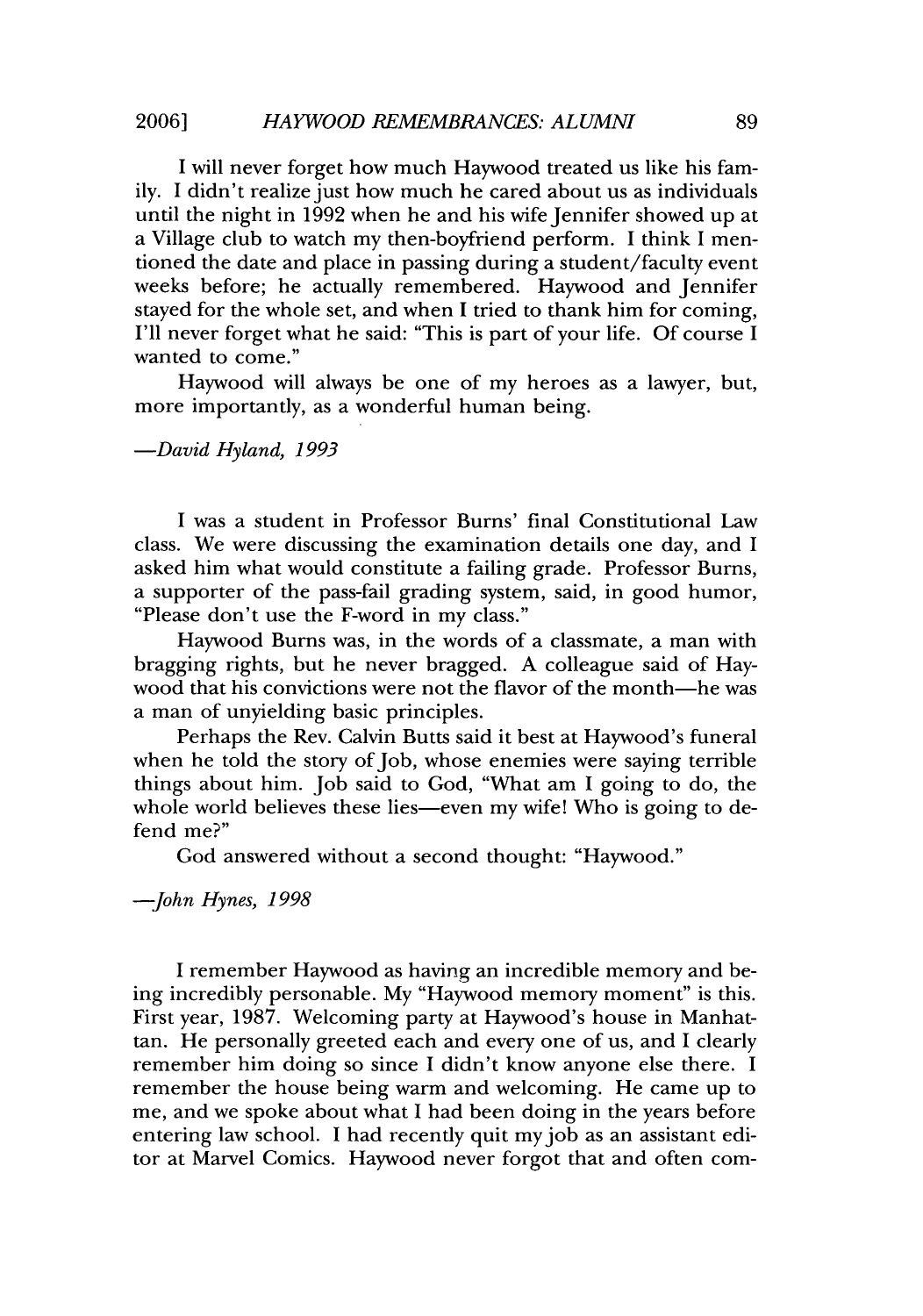mented on my former job as he passed me in the hall or saw me in school. I think he remembered everything I ever told him. I remember his soft voice, his fuzzy beard, and his gentle manner.

*-Shoshanna Malett, 1990*

In the early 1990s, thousands of Haitians fled their homeland for the United States after President Jean-Bertrand Aristide was ousted in a military coup. Some of the Haitians actually made it to the United States and applied for political asylum. Others were intercepted at sea and detained at the now-infamous U.S. military prison camp in Guantánamo Bay, Cuba. A group of CUNY Law students started the CUNY Haitian Refugee Project to assist Haitians with their asylum claims and to publicize their plight. Haywood was a strong supporter of the project and a participant from its inception. He directed us to foundations which provided the funds to get law students to Florida, where the need for asylum assistance was greatest. He attended some of our meetings and guided us in press outreach. When some of us went on hunger strikes in solidarity with Haitians hunger strikers in Guantánamo, Haywood joined in as well. He was encouraging, nurturing, and full of ideas. Yet, despite Haywood's stature as Dean and a civil rights leader, to the unknowing observer he would have appeared to be just another student participating in the project. He inspired us then and continues to inspire my work as a civil rights lawyer. I try to draw on his unflagging dedication to human rights; his remarkable ability to relate to people of all stripes; and his subtle, yet so forceful, style of persuasion, which is hard to describe and even harder to emulate. I must assume that many others do as well. In that way and many others, Haywood continues to inspire us in his absence.

*-Bob Rose, 1994*

Haywood was still Dean during my first year at the Law School. I assume others will write about his wonderful accomplishments as a dean and as a professor, but there are two moments I would like to mention.

The first took place at a fancy dinner at Terrace on the Park to celebrate the School's tenth year. We'd been working hard all semester, and it was the dead of winter. That night the school had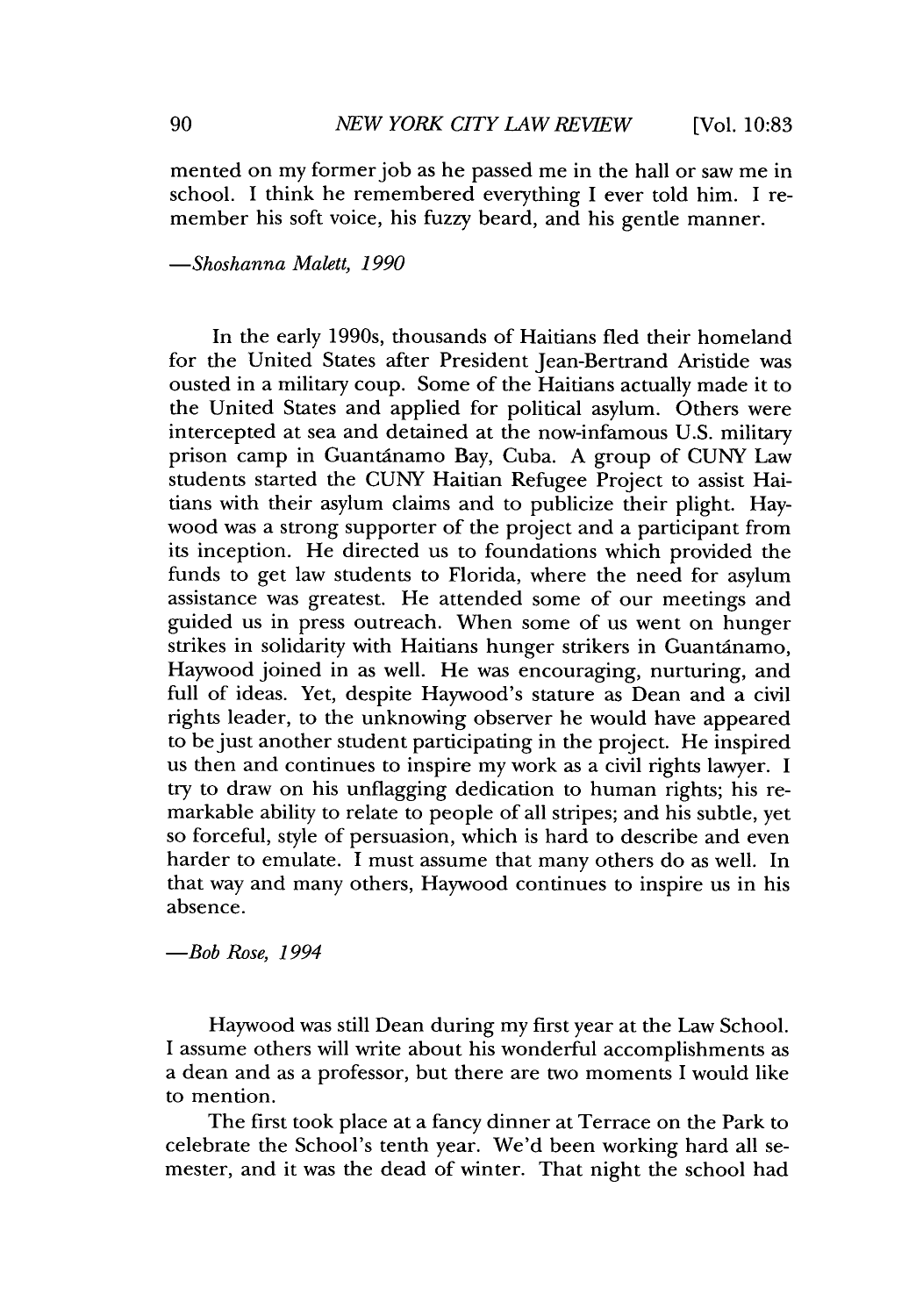hired a kicking live band, and we all got up to dance. It was a big relief to be having fun together. I looked over to see Haywood and his wife Jennifer dancing with each other. I don't think I have ever seen two people so intense, so utterly happy. You could tell how much they were in love just from their eyes.

The other thing that really struck me was Haywood's officeinstead of diplomas, he had Ben Shahn's portraits of Cheney, Schwerner, and Goodman on his wall behind his desk. These were his credentials. He embodied the wonderful values of the Civil Rights movement-nonviolent resistance; fighting together for the rights of the oppressed; challenging power with strength, warmth, and grace-every day of his life.

#### *-Joy Rosenthal, 1996*

I remember the day. April 4, 1996. I was visiting Main Street Legal Services when the news arrived. After the pronouncement, we fell deaf and all movement slowed as if in water. Those hurried and haunted earlier years at CUNY School of Law suddenly galvanized; the artist's oeuvre complete. An era had ended, and we all knew it.

Haywood Burns painted with a broad brush, forging and contouring the school's legacy while never forgetting and always appreciating the considerable reputation-building potential of the student body. He wanted for us a place at the table with all other law students so, with his blessing, Brian Germano (1993), Francisco Guzman (1993), and I co-founded the CUNY Law School chapters of the ABA Law Student Division, the ABA Student Body Association, and the CUNY Law Review. In the fall of 1992, the founding articles and bylaws of the CUNY Law Review were filed with the Office of Student Affairs with the counsel and support of Haywood. Funding was scarce, but he got us editing our first submissions. Thanks to Haywood, I represented the Law School at the ABA annual meetings, the New York State Bar Association Law Student Council, and the Association of the Bar of the City of New York (ABCNY) Committee on Law Student Perspectives, which was the first time a law student sat on any ABCNY committee. We owe so much to Haywood for ensuring our student voice with these organizations. Unstoppable, he also co-produced with me CUNY Law, a local legal talk show on cable-access television broadcast from 1992-94.

Haywood made being a law student fun and broadened the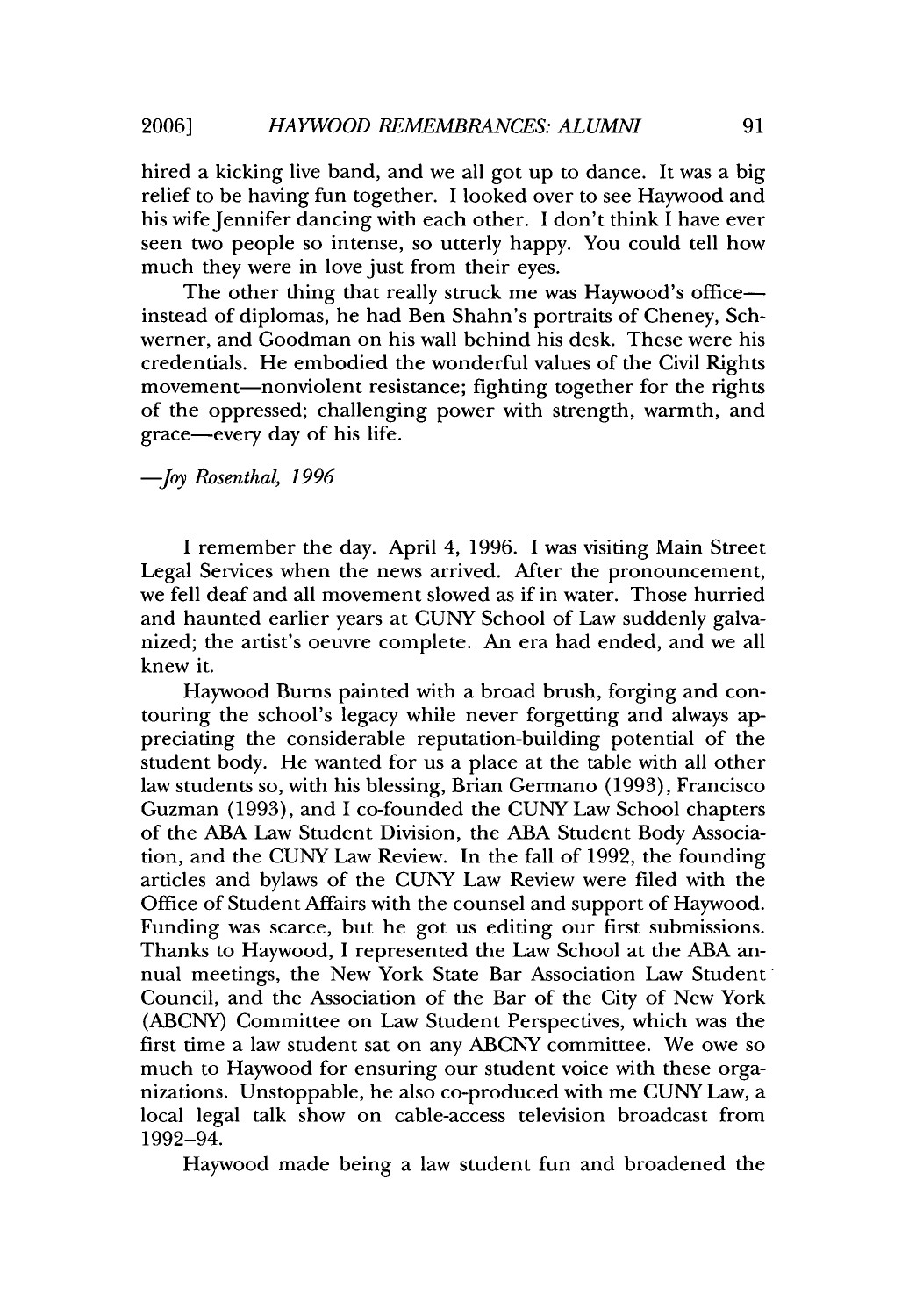experience exponentially. His work as an attorney, advocate, leader, and dean were great, and heavy are the shoulders of any dean that carries his mantle.

#### *-K. Jacob Ruppert, 1994*

I first met Haywood Burns twenty-four years ago, as a candidate entering the Urban Legal Studies Program (ULS) where he was Dean. He later became a huge influence in my life and a significant reason for me to attend CUNY Law School instead of the Kennedy School at Harvard, even before he became CUNY's Dean. The story I remember so vividly was not how I came to know Haywood, but, rather, the exact moments when I knew that I had met a giant who would forever affect my life.

I was a seventeen-year-old freshman at ULS, and he gave a guest lecture at our undergraduate Constitutional Law class. His topic was the death penalty. It was not a lecture on law or precedent. Instead, Haywood engaged in a conversation where he shared with us his objections to the death penalty based on history, law, facts, and ethics. I had written position papers against the death penalty and thought there really was not much more to learn. In the first two minutes, Haywood began enumerating and articulating his objections by beautifully interweaving personal observations and legal analysis; this continued for two fascinating hours. He seemed to step out of the pages of history and conversationally take each of us on a personal tour of the unusually cruel and equally illogical and immoral practice. For years, I kept the notes from that cherished lecture and even managed to quote from it in front of Haywood. After the class, I shared with him that, according to Jewish teachings, a Rabbinical Court that gave one death sentence in 100 years was "deemed to be a murderous court." This man, who had just delivered the single most competent and complete discourse on a subject anyone has ever heard, had the patience to intensely focus his beautiful intuitive eyes on mine and listen to and thank seventeen-year-old me for sharing a fact he probably knew. **All** these years later, I am still moved to tears by the way Haywood demonstrated the grace, intuition, and inspirational leadership that made this epic person a great teacher as well.

*-Steven Salsberg, 1989*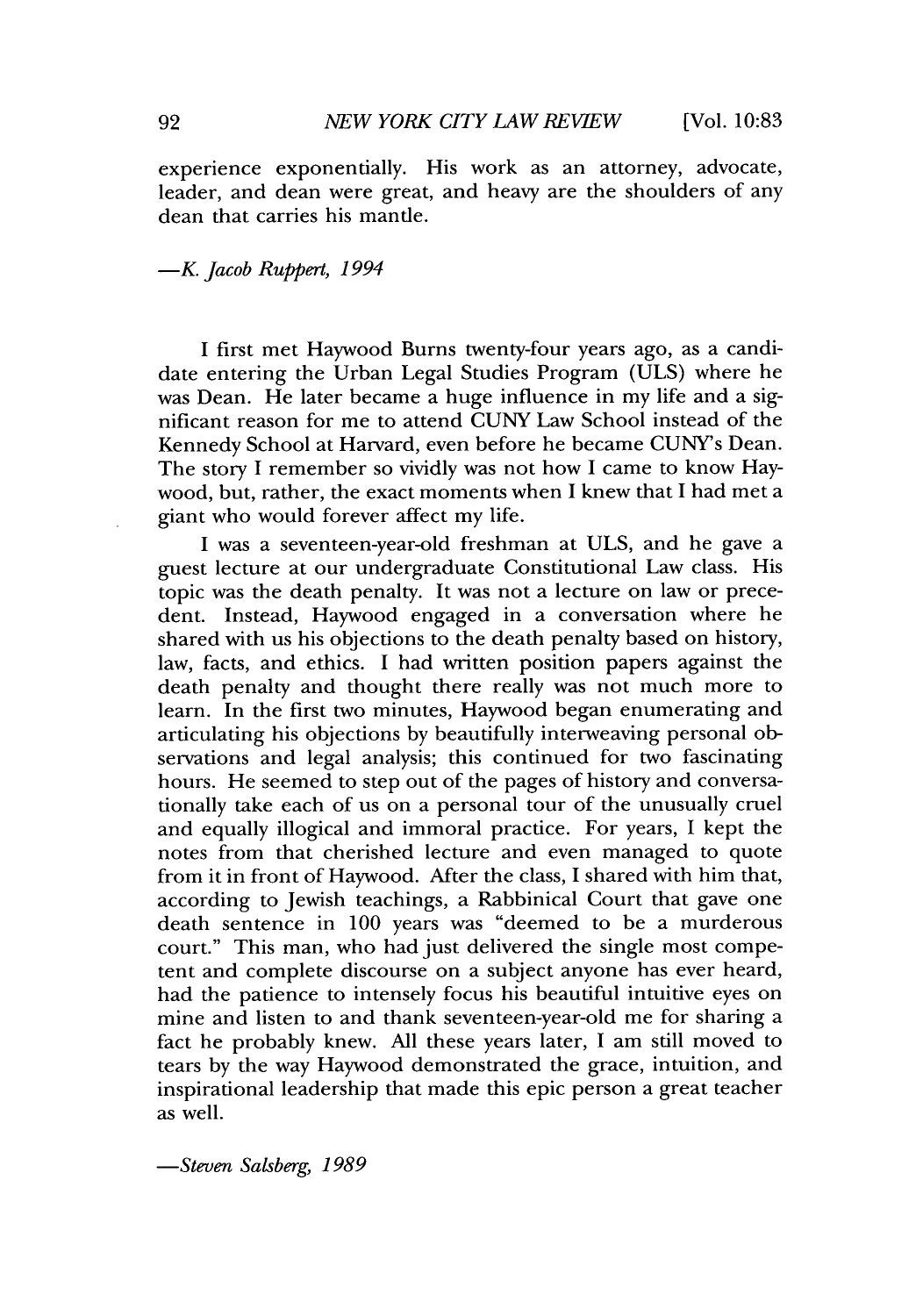I knew of Haywood Burns prior to my attending the Law School; however, I had never met him until my enrollment at the School in 1988. His name was already a hallmark in the social justice movement, so anyone involved had to have heard of him. I was honored to attend a law school where he led the helm. It may well have been one of the reasons why I applied only to CUNY School of Law.

I once went to his office to find a way to further honor the great and notable personalities who had received honorary degrees from the Law School. I have always felt that their names and faces should be exhibited in a special place in the Law School, creating something of a "hall of honors." I don't really remember why I never pursued my idea further, but I do remember sitting with him that day in his office. He was seated at his desk with his graying Afro and his impressive, strong stature. Behind him were remarkable sketches of Chaney, Goodwin, and Schwerner-three Mississippi civil rights workers murdered in the Sixties. The sketches were touching and fragile and the man in front of them a stalwart of justice and strength. Our conversation was not long, but the image of that moment lingers.

The honorary degrees we bestow from our honorable Law School are all important and impressive; however, my life is honored even more significantly by meeting, studying, and walking the halls of the Law School with Haywood Burns and particularly for sitting in his office on that memorable day.

*-Nancy Schaef, 1992*

Throughout my three years at CUNY Law, I was active in the Public Interest Law Association (PILA), spending two years as an officer. Haywood was a strong supporter of PILA, and during the preparation for the 1996 PILA fundraising auction, I approached Haywood for a donation. Having Haywood for my Liberty, Equality, and Due Process course (a lecture class of 160 students), I was understandably in awe of him, and I was very nervous about sitting down with him one on one, especially to ask him to contribute to our cause. I had never had any personal contact with him before that meeting, but when I sat down in his office, he greeted me by name! It was almost magical that he could know who I was out of the sea of faces he encountered in our course and the others he taught. I immediately felt welcomed and comfortable, and it was a turning point for me as a new law student-from that moment on,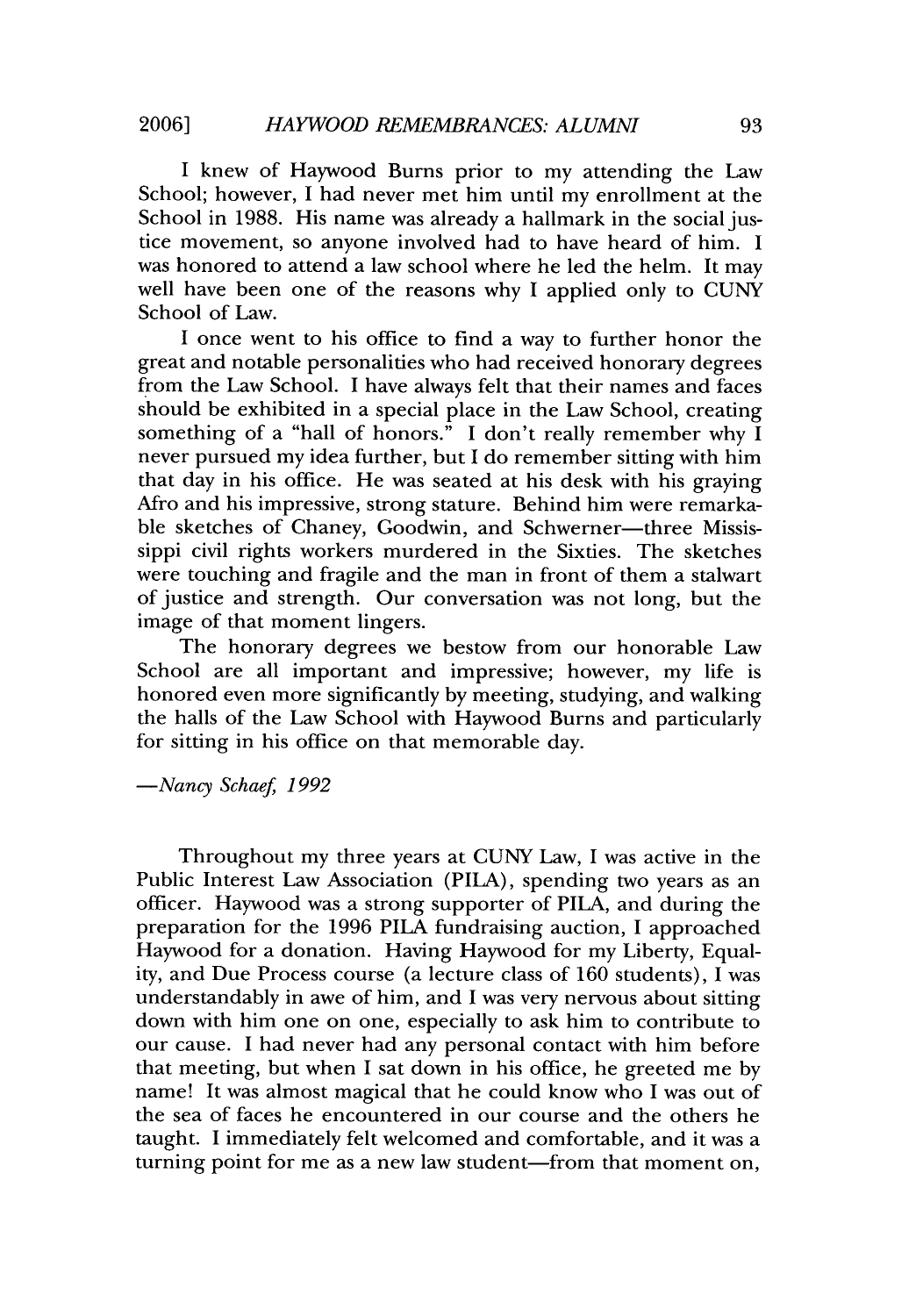[Vol. **10:83**

I truly felt like I belonged at CUNY. Haywood subsequently became more like a peer to me-someone I could talk to anywhere or anytime; someone who played basketball beside me in the PILA Basketball League; someone who inspired me to contribute as much as I possibly could to the CUNY Law community. Since graduation, I have continued to support PILA; I have volunteered for reunion organizing; and I became an officer of the CUNY Law Alumni Association. I guess I can trace it all back to that meeting with Haywood. To me, Haywood was CUNY Law.

#### *-Jeff Schwartz, 1998*

Others will be sending in stories and tributes about Dean Burns that are warm, personal, and speak volumes about his life; but in my short time at CUNY Law I really did not get to know Dean Burns on any measurable personal level. Yet, his passing was felt deeply and the void will not ever be completely filled. He was MY dean and I will always feel a sense of loss. He was a man with a large presence, but sensitive enough to know the value of a reassuring smile. I always felt that he was the best example of the human side of CUNY Law and that his involvement was crucial to the future of the School. He will be missed by CUNY Law and all people of the world who care about the betterment of the human condition.

*-Ira Sessler, 1996*

I met Haywood in the great Civil Rights movement of the late 1960s, but we became dear friends when I attended CUNY Law School and even dearer when he fell in love with and married one of my closest friends, Jennifer Dohrn. Teacher, mentor, brother, joker, dancer, we shared politics and—what was always dearest of all to Haywood-family. He loved the Law School and its students, and his time at the School brought together his life's work as a teacher of those historically denied access to higher education, scholar of racism and the law, and human rights activist.

There has scarcely been a day in these last ten years I have not bitterly missed his profound and brilliant mind, his counsel, his bear hugs and beautiful smile, his unrivalled selflessness. Michael Ratner and I wrote a tribute to him in the Yale LawJournal after he died, remembering "his boundless enthusiasm, his delight in